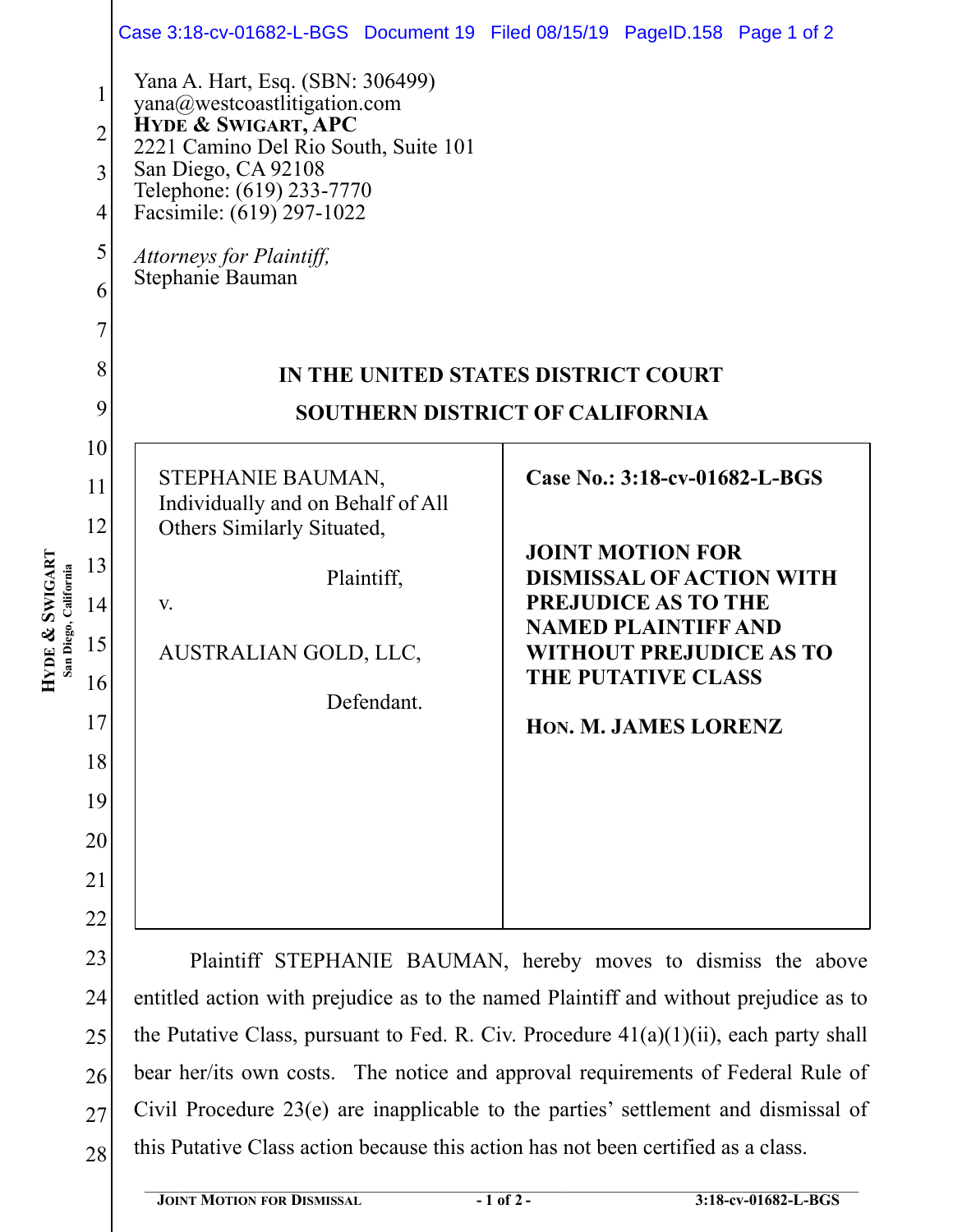|                                         |                | Case 3:18-cv-01682-L-BGS Document 19 Filed 08/15/19 PageID.159 Page 2 of 2       |  |
|-----------------------------------------|----------------|----------------------------------------------------------------------------------|--|
|                                         | 1              | WHEREFORE, Plaintiff respectfully requests that this Court dismiss this          |  |
|                                         | $\overline{2}$ | action with prejudice as to the named Plaintiff, and without prejudice as to the |  |
|                                         | 3              | Putative Class.                                                                  |  |
|                                         | $\overline{4}$ | Respectfully submitted,                                                          |  |
|                                         | 5              |                                                                                  |  |
|                                         | 6              | Dated: August 15, 2019<br><b>HYDE &amp; SWIGART, APC</b>                         |  |
|                                         | 7              | By: <i>s/Yana A. Hart</i>                                                        |  |
|                                         | 8              | Yana A. Hart                                                                     |  |
|                                         | 9              | <b>Attorneys for Plaintiff</b>                                                   |  |
|                                         | 10             |                                                                                  |  |
|                                         | 11             |                                                                                  |  |
|                                         | 12             | HINSHAW & CULBERTSON LLP<br>Date: August 15, 2019                                |  |
|                                         | 13             |                                                                                  |  |
|                                         | 14             | By: <i>s/Frederick John Ufkes</i>                                                |  |
| HYDE & SWIGART<br>San Diego, California | 15             | Frederick John Ufkes<br><b>Attorneys for Defendant</b>                           |  |
|                                         | 16             |                                                                                  |  |
|                                         | 17             | <b>Signature Certification</b>                                                   |  |
|                                         | 18             | Pursuant to Section $2(f)(4)$ of the Electronic Case Filing Administrative       |  |
|                                         | 19             | Policies and Procedures Manual, I hereby certify that the content of this        |  |
|                                         | 20             | document is acceptable to Frederick John Ufkes, counsel for the Defendant, and   |  |
|                                         | 21             | that I have obtained his authorization to affix his electronic signature to this |  |
|                                         | 22             | document.                                                                        |  |
|                                         | 23             |                                                                                  |  |
|                                         | 24             |                                                                                  |  |
|                                         | 25             | Dated: August 15, 2019<br><b>HYDE &amp; SWIGART, APC</b>                         |  |
|                                         | 26             | By: <i>s/Yana A. Hart</i>                                                        |  |
|                                         | 27             | Yana A. Hart<br><b>Attorneys for Plaintiff</b>                                   |  |
|                                         | 28             |                                                                                  |  |
|                                         |                | <b>JOINT MOTION FOR DISMISSAL</b><br>$-2$ of 2 -<br>3:18-cv-01682-L-BGS          |  |